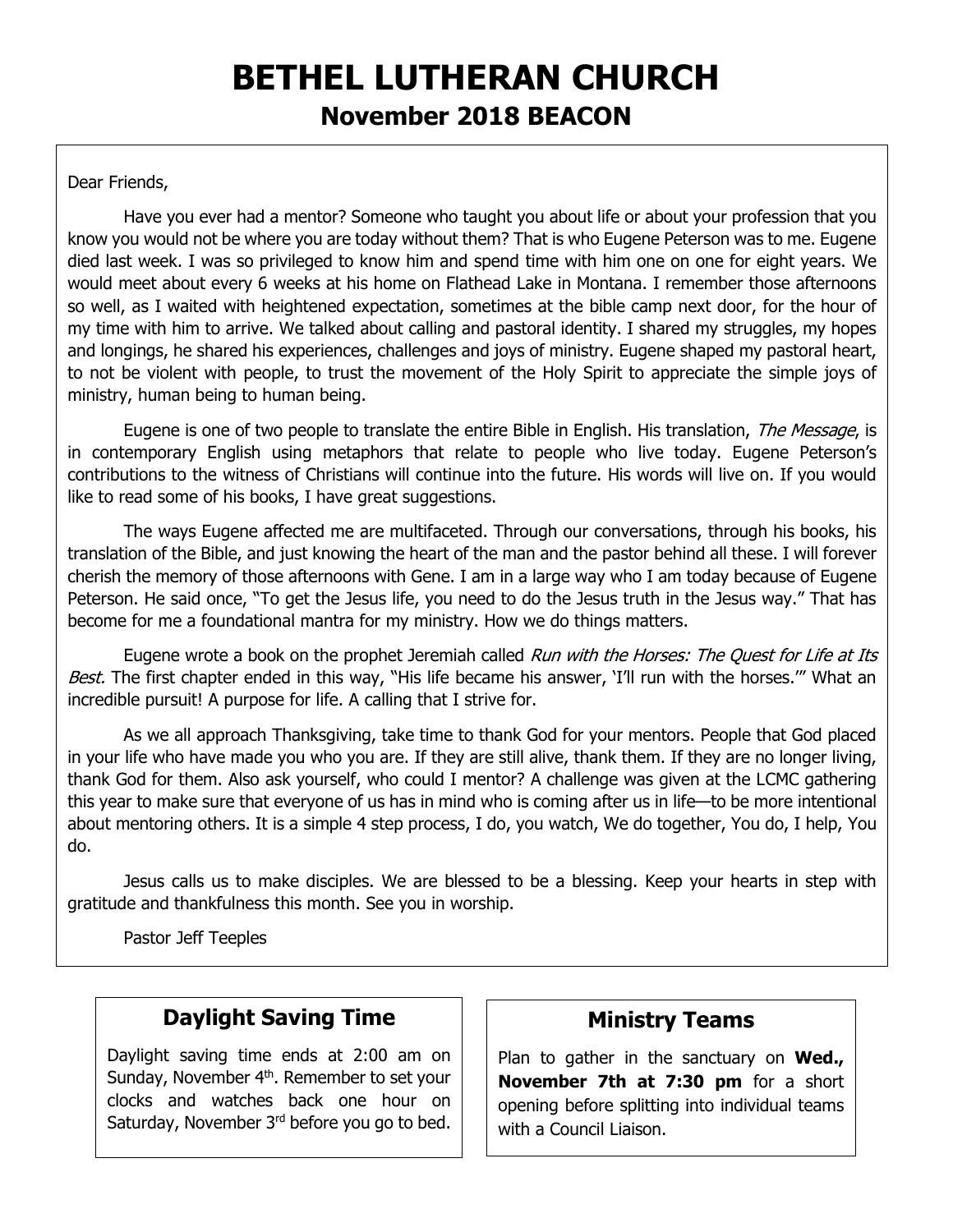### **October 10, 2018 Church Council Minutes**

(to be reviewed at the November Council meeting)

**Present**: Stacy Palmer, Darla Drewelow, Allen Redman, JoAnne Schwarz, Michelle Krohn, Carol Chapman, Dan Frey, Bruce Simon

**Approval of the Agenda:** Motion made by Bruce Simon, 2<sup>nd</sup> by Carol Chapman

**Approval of the Minutes:** Motion made by Stacy Palmer, 2<sup>nd</sup> by Darla Drewelow

**Approval of the Treasurer's Report**: No Report

**Pastor** led the group with an activity from the LCMC Conference to start the meeting

#### **Ministry Team Reports**:

- **Children & Youth Ministry Team** no report
- **Outreach & Fellowship Ministry Team** ideas for discussion for a Ladies Craft Night or Movie Night
- **Property Ministry Team**
	- $\circ$  Lighting needs to be added near steps leading to the street. Motion made by Michelle Krohn, 2<sup>nd</sup> by Darla Drewelow to have Carol purchase some low-cost lighting that she has used at her residence
	- $\circ$  No blockage was found in tile surrounding the church, however it will need to be redone within the next 12 months as it is improperly draining towards the church
	- $\circ$  Gerloff's are on vacation; if we need to mow at the church, Rod Mulder will be contacted to do so
	- $\circ$  Waiting on a quote for the replacement door in the basement kitchen leading outside, as it is a special size and will need to be special ordered, as well as masonry work needed for water damage

#### • **Worship & Music Ministry Team** –

- o All hymns selected through November
- $\circ$  WOV will be used possibly every 2<sup>nd</sup> Sunday
- **Social Concerns Ministry Team**
	- $\circ$  Looking to have 2-3 families for adoption for Thanksgiving and Christmas
	- o Socktober drive for socks for those in need
- **Missions/Benevolence Ministry Team** no meeting

#### **Old Business**:

- 1. Pastor's Computer virus updates need to be done; Jenny Hansmann may know how to access the passwords needed for current update, otherwise we will proceed with free virus scans
- 2. Update on Printer Julie says it is now working, no further steps to be taken at this time

#### **New Business**:

- 1. Thanksgiving Services/Times After much discussion among the council, motion was made not to have middle of the week services by JoAnne Schwarz, 2<sup>nd</sup> by Carol Chapman
- 2. Reminder of Time Change 11/4/2018
- 3. Christmas Services/Times Motion was made to have Christmas Eve service at 7:00 p.m. by Allen Redman, 2<sup>nd</sup> by Michelle Krohn. Motion not to have Christmas Day service by Carol Chapman, 2<sup>nd</sup> by JoAnne Schwarz
- 4. Large Print Bible Needed Due to the existing large print bible falling apart after many years of use, decision was made that at least 2 new bibles would be purchased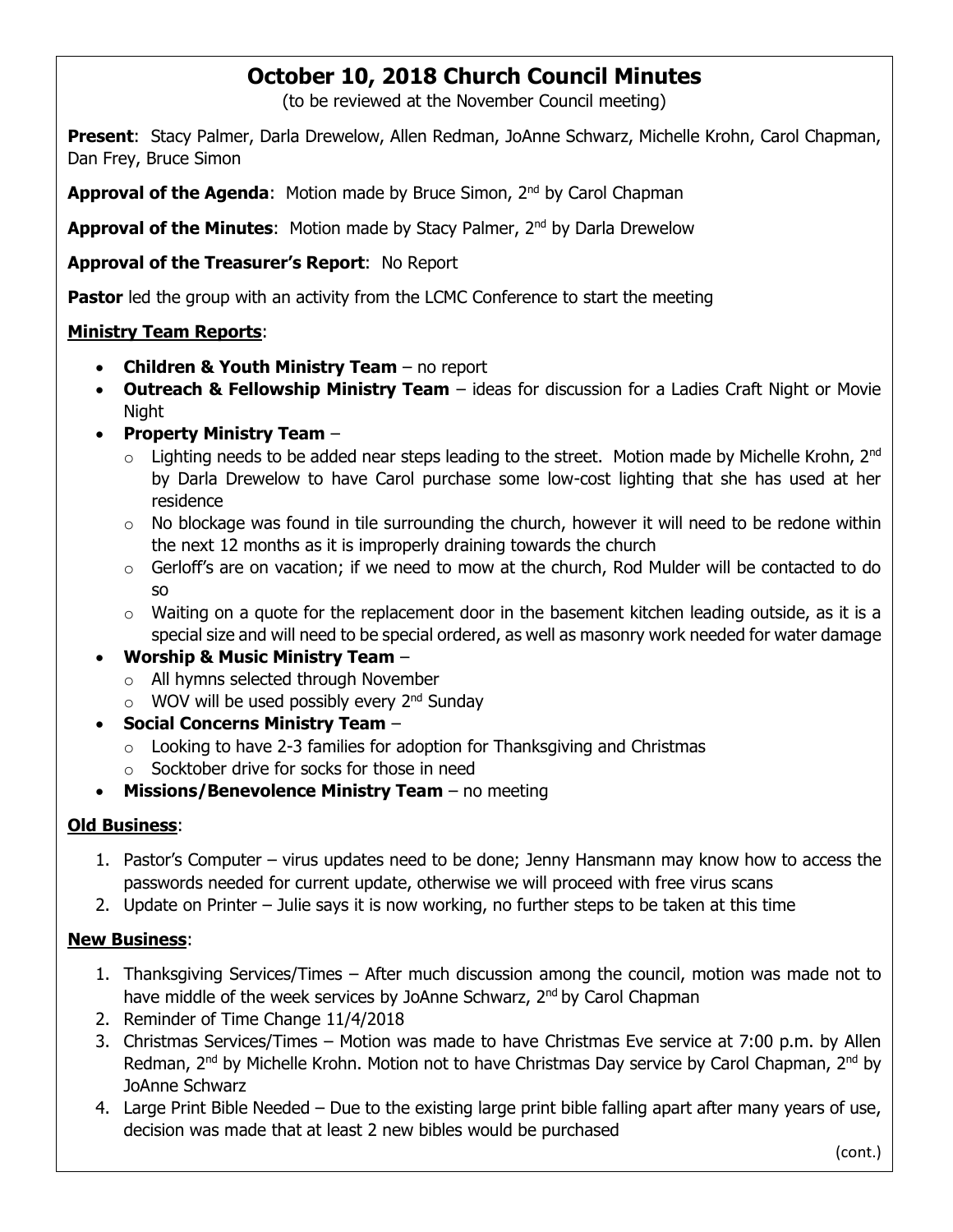#### **October Church Council Minutes** (cont.)

- 5. Pastor's Contract Extension Motion made to extend Pastor's contract through January 15, 2019 by Carol Chapman, 2nd by Darla Drewelow
- 6. Expenses Motion to payout submitted expenses (\$323.53 Carol Chapman for Christmas Eve service, \$50 postage, \$202.68 Pastor Teeples for reimbursement of travel expense, \$25.95 Pam Jacobson, \$234 Buss Catering) made by Bruce Simon, 2<sup>nd</sup> by Michelle Krohn

**Closing Prayer/The Lord's Prayer:** Motion to adjourn the meeting by Stacy Palmer, 2<sup>nd</sup> by Michelle Krohn

**November Communion Assistants**: Carol Chapman, Allen Redman

**December Communion Assistants**: Bruce Simon, Marilyn Ingalls

Submitted by Stacy Palmer

### **Social Concerns Update**

The Social Concerns Ministry Team is going to adopt **two families for Thanksgiving** this year and **two families for Christmas**. Please watch the bulletin or bulletin board for details.

We received 236 pairs of socks! **Thank you so much** for everybody who helped make Socktober a success!

# **Family Devotions for November**

### **"Practicing Gratitude"**

Bible Verse: "Give thanks to Him and praise His name." Psalm 100:4b

Teaching kids to be thankful is an important part of parenting. A young mother shared on her blog that when her children were caught complaining, they had to come up with three things they were thankful for. It helped begin a "practice of gratitude." Of course, it didn't stop there. She wanted them to understand how truly blessed they were, so they could turn their complaints into thanksgiving on their own. So, they spent time in the Bible, reading stories and passages to help their whole family learn more about thankfulness. Here are three you might want to share with your family:

1) The Psalms of David – Psalm 100:1-5.

This one's familiar. Look for other Psalms of thanksgiving, too!

2) Jesus Cleanses the Ten Lepers – Luke 17:12-19.

Talk about the thankful leper's response to being healed and Jesus' reaction to his gratitude. 3) Paul's Thanksgiving for His Friends – Ephesians 1:15-19.

Check out other letters Paul wrote to the churches and notice how he always told them how thankful he was for them.

Pray: Dear Heavenly Father, Thank you for loving us so much that you sent Jesus to be our Savior. Teach us to be thankful in all circumstances, amen.

(Adapted from Jess Wolstenholm, Jellytelly Parents)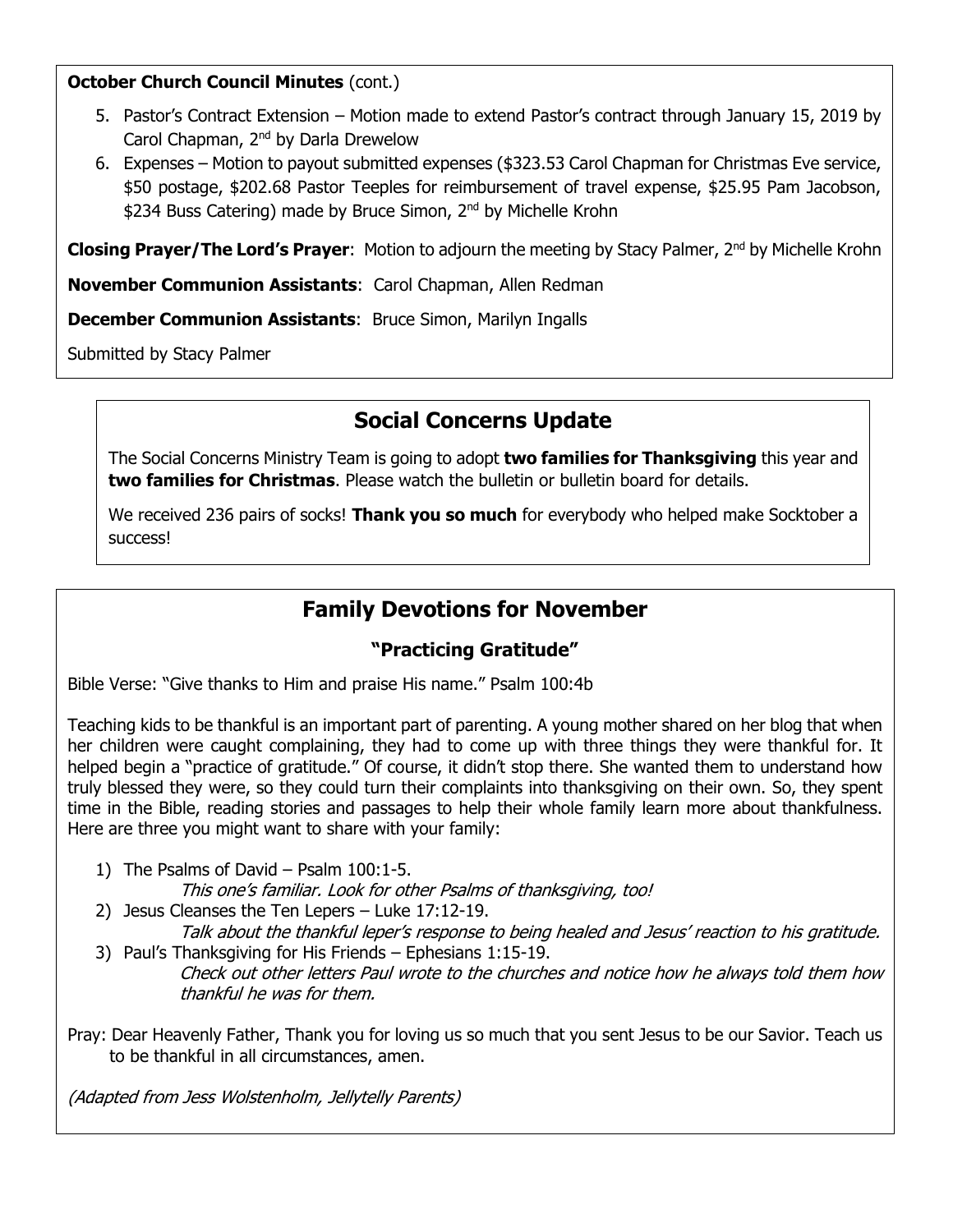# **"The Story" Schedule**

(Anyone can join at any time, books are available for purchase for \$9)

- Nov. 4 The Battle Begins
- Nov. 11 A Few Good Men … and Women
- Nov. 18 The Faith of a Foreign Woman
- Nov. 25 Standing Tall, Falling Hard
- Dec. 2 From Shephard to King

# **Call Committee Update**

Thanks to everyone that provided feedback on the Pastor candidate. The call committee will be meeting in the near future to discuss all the feedback received to determine what our next step should be. Please keep the congregation in your prayers during this process as we search for our next Pastor.

Thanks, Jeremy Paulson

### **Organized Prayer for Bethel Families**

**Week of November 4 –** Ken & Karla Beckman, Gary Bergman & family, Dale & Jenny Hansmann, Dan & Nancy Hemann & Nate, Kyle & Mary Rice, Kassi & Kolbi

**Week of November 11 –** Roger & Doralene Renken, Mike & Penney Neisen, Perry & Adrian Bernard, Devin, Gavin, Lorna & Bella, Josh Brouwer, MacKenzie & Jessie, Bob & Connie Rule, Pat Rule

**Week of November 18 –** Steve & Sherry Brouwer, Jeremy & Jenny Buss, Benne & Savannah, Jay & Angie Herter, Emilee & Kielinn, Joyce Hoffman, Merle & Merna Schrage

**Week of November 25 –** Dave & Sharleen Hubbard, John & Erin Hubbard, Vern & Marilyn Ingalls, Andy & Kayla Jacobson & family, Ryan & April Schrage, Rylee & Reygan

# **Opportunities to Serve**

**Coffee Fellowship Following Worship:** Please see the sign-up sheet on the bulletin board to volunteer to make coffee and bring treats for fellowship following worship for a Sunday in November.

**Home Cooked Meal:** If you know of someone who might benefit from a home-cooked meal(s) provided by members of our congregation – or – if you are able to help prepare a meal, please contact Janet (319-269-9674), Jenny (319-269-2578), or Sharleen (319-414-7409).

**Website Coordinator:** The Church Council is looking for a WEBSITE Coordinator. Any computer with internet access can be used for this volunteer task. Training is available. If interested, please contact Dan Frey.

### **BLCW News**

Fall is here and November  $18<sup>th</sup>$  is our Thank Offering Sunday. Ladies are asked to bring their Thank offering boxes forward.

Also, our Cookie/Candy by the Pound sale will be December 2<sup>nd</sup>. Ladies are asked to bring cookies or candy to sell following worship service.

### **November Birthdays**

- 1 John Hubbard, Rose Sweeney
- 2 Zachary Church
- 8 Aaron Ellermann
- 9 Amber Muller
- 10 Lane Luhring, Kory Walters
- 12 Dennis Dudley
- 16 Bob Everts
- 21 Merle Schrage
- 25 Ryan Dudley, Terry Mennen
- 26 JoAnne Schwarz. Dale Stearns
- 27 Bob Rule
- 28 Kathy Aalfs, Christina Edwards
- 30 Tiffany Frey

#### **November Anniversaries**

- 7 Bob & Brenda Everts (43)
- 20 Dale & Jan Stearns (47)
- 21 Allen & Rachael Redman (31)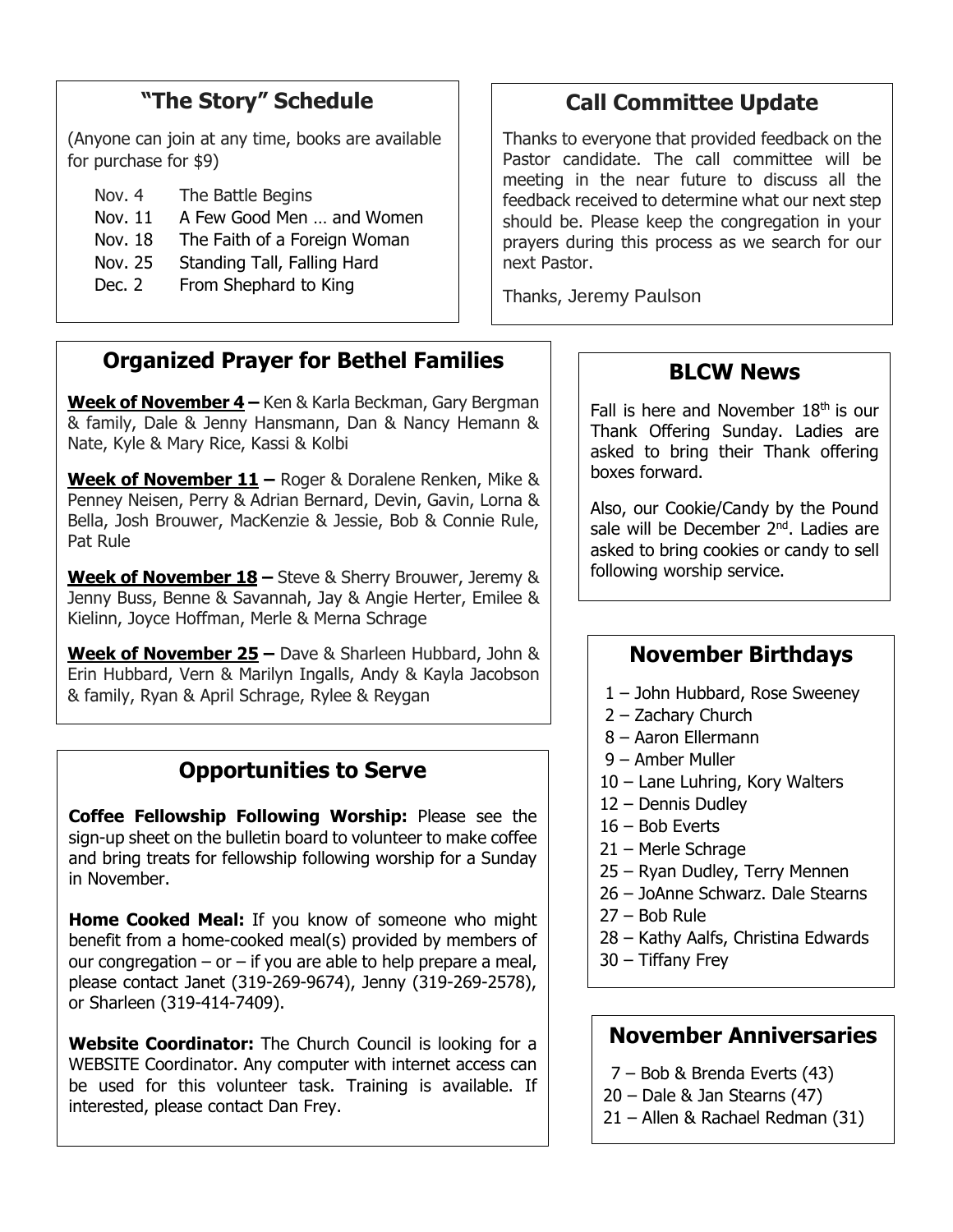### Worship Assistant Schedule for November--Worship Service 9:00 a.m.

|                          | <b>November 4</b>                 | <b>November 11</b>                    | <b>November 18</b>  | <b>November 25</b>       |  |  |  |
|--------------------------|-----------------------------------|---------------------------------------|---------------------|--------------------------|--|--|--|
| <b>USHERS</b>            | Leah Ingalls &<br>Jason Uhlenhopp | Jeff & Pam Jacobson                   | Jeff & Pam Jacobson | Dan & Kay Frey           |  |  |  |
| ORGANISTS/PIANISTS       | Janet Mennen/Sharleen Hubbard     |                                       |                     |                          |  |  |  |
| <b>ALTAR GUILD</b>       |                                   |                                       |                     |                          |  |  |  |
| <b>GREETERS</b>          | Dennis & Julie Dudley             | Mike & Penney Neisen                  | Jim & Eileen Lupkes | Tom & Sara Mann & family |  |  |  |
| <b>LECTORS</b>           | Pam Jacobson                      | Jim Schwarz                           | Carol Chapman       | Dave Hubbard             |  |  |  |
| <b>LITURGISTS</b>        | Dale Krohn                        | <b>Terry Mennen</b><br>JoAnne Schwarz |                     | Sharleen Hubbard         |  |  |  |
| <b>ACOLYTES</b>          | Corryn Mann                       | Ava Mann                              | Evan Palmer         | Gavin Bernard            |  |  |  |
| <b>COMMUNION</b>         | Carol Chapman                     |                                       | Carol Chapman       |                          |  |  |  |
| <b>ASSISTANTS</b>        | Allen Redman                      |                                       | Allen Redman        |                          |  |  |  |
| <b>COFFEE FELLOWSHIP</b> |                                   |                                       |                     |                          |  |  |  |
| <b>SOUND SYSTEM</b>      | Michelle Krohn/Stacy Palmer       |                                       |                     |                          |  |  |  |

October Summary of Attendance and Financial Contributions

|                            | <b>Attendance</b> | <b>Bene./Mission</b> | <b>Current</b> | <b>Building Maintenance</b> |
|----------------------------|-------------------|----------------------|----------------|-----------------------------|
| <b>Sunday, October 7</b>   | 65                | \$175.20             | \$1,935.90     | \$0.00                      |
| <b>Sunday, October 14</b>  | 73                | \$234.80             | \$2,095.25     | \$0.00                      |
| <b>Sunday, October 21</b>  | 77                | \$124.60             | \$1,681.65     | \$0.00                      |
| <b>Sunday, October 28</b>  | 42                | \$97.80              | \$1,300.26     | \$0.00                      |
| January 1-October 31, 2018 |                   | \$6,898.77           | \$88,567.20    | \$0.00                      |

Email: [bethelparkersburg@gmail.com](mailto:bethelparkersburg@gmail.com) Website: [www.bethelparkersburg.org](http://www.bethelparkersburg.org/)

'Like' & 'Follow' us on Facebook too!